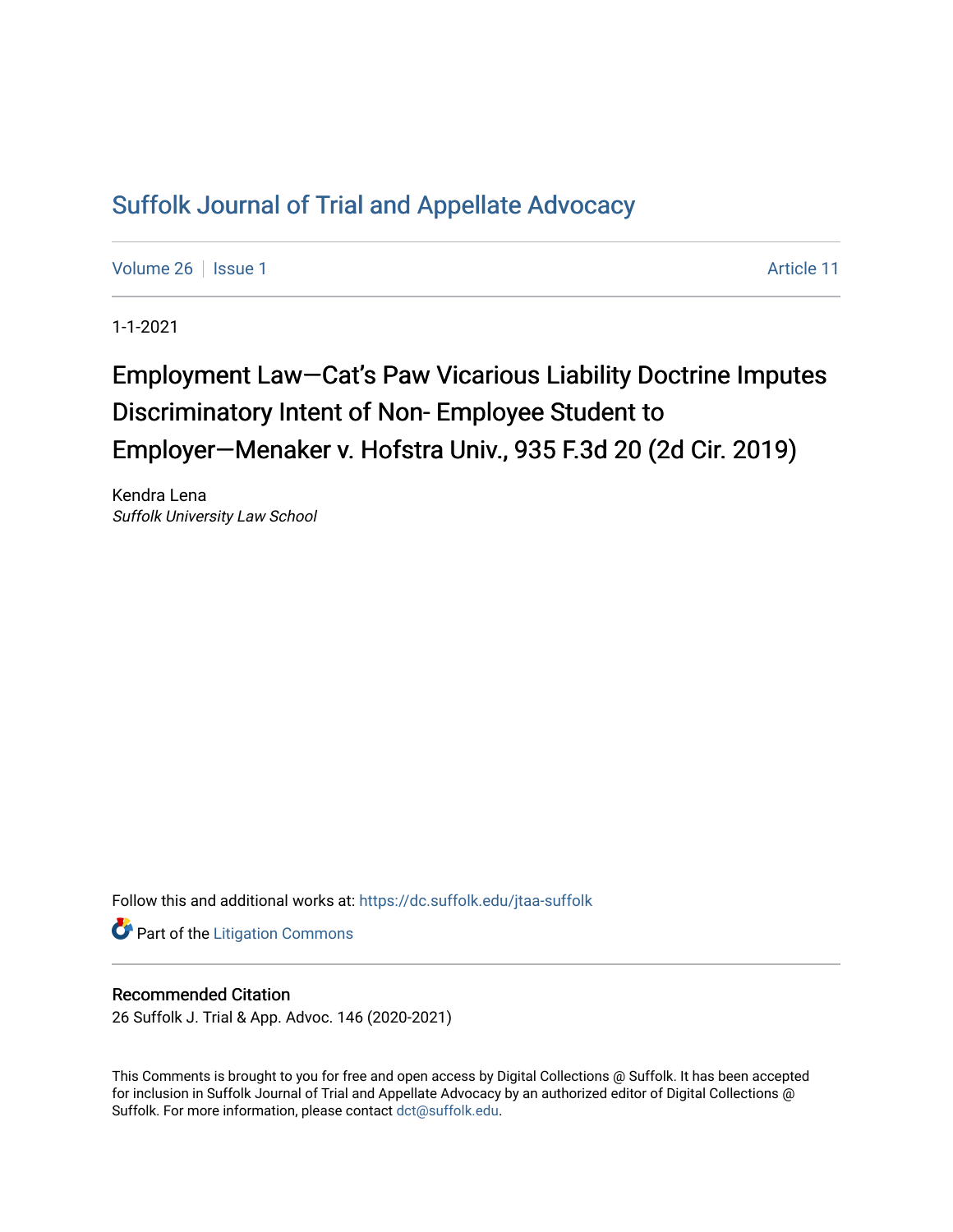## **EMPLOYMENT LAW—CAT'S PAW VICARIOUS LIABILITY DOCTRINE IMPUTES DISCRIMINATORY INTENT OF NON-EMPLOYEE STUDENT TO EMPLOYER—***MENAKER V. HOFSTRA UNIV.***, 935 F.3D 20 (2D CIR. 2019).**

The "cat's paw" doctrine derives its name from the seventeenth century fable about a deceitful monkey stealing chestnuts from a gullible cat. 1 Adopted to some degree in most federal circuit courts of appeals, this term is used in modern employment discrimination law to describe a legal theory whereby an employer may be held vicariously liable for the discriminatory bias of its subordinate.<sup>2</sup> The Supreme Court of the United States recognized that employers may be held vicariously liable for a supervisor's discriminatory intent which causes adverse employment action against an employee; however, a circuit split still exists for the causation standard over the adverse employment decision that is necessary for an employee's impermissible bias to be imputed onto the employer. <sup>3</sup> In *Menaker v. Hofstra University*<sup>4</sup> , the Second Circuit reviewed a district court judgment, which dismissed an employee's complaint that a private university was vicariously liable for discrimination after the university terminated the employee based on a student's sexual harassment allegations. The Second Circuit vacated the district court's ruling, remanded the case, and held that the discriminatory intent of a non-employee may be imputed to the employer if the employee presents a prima facia case that an adverse employ-

<sup>1</sup> *See* Crystal Jackson-Kaloz, *Cat Scratch Fever: The Spread of the Cat's Paw Doctrine in the Second Circuit*, 67 CATH. U. L. REV. 410, 411 (2018) (defining cat's paw).

<sup>2</sup> *See* Rachel Santoro, Comment, *Narrowing the Cat's Paw: An Argument for a Uniform Subordinate Bias Liability Standard*, 11 U. PA. J. BUS. L. 823, 824-25 (2009) (explaining theory and noting circuit split still exists).

<sup>3</sup> *See* Staub v. Proctor Hosp., 562 U.S. 411, 422 (2011) (holding that "if a supervisor performs an act motivated by [discriminatory] animus that is *intended* by the superior to cause an adverse employment action, and if that act is a proximate cause of the ultimate employment action, then the employer is liable . . . ." ); *see also* Bill Pipal & Jennifer K. Robbennolt, *Court Rules on 'Cat's Paw' Theory of Discrimination*, AM. PSYCHOLOGICAL ASS'N (June 2011), https://www.apa.org/monitor/2011/06/jn (discussing context of Staub's employment discrimination case).

<sup>4</sup> *See* 935 F.3d 20, 26 (2d Cir. 2019) (explaining when an employer can be held vicariously liable in terminating an employee).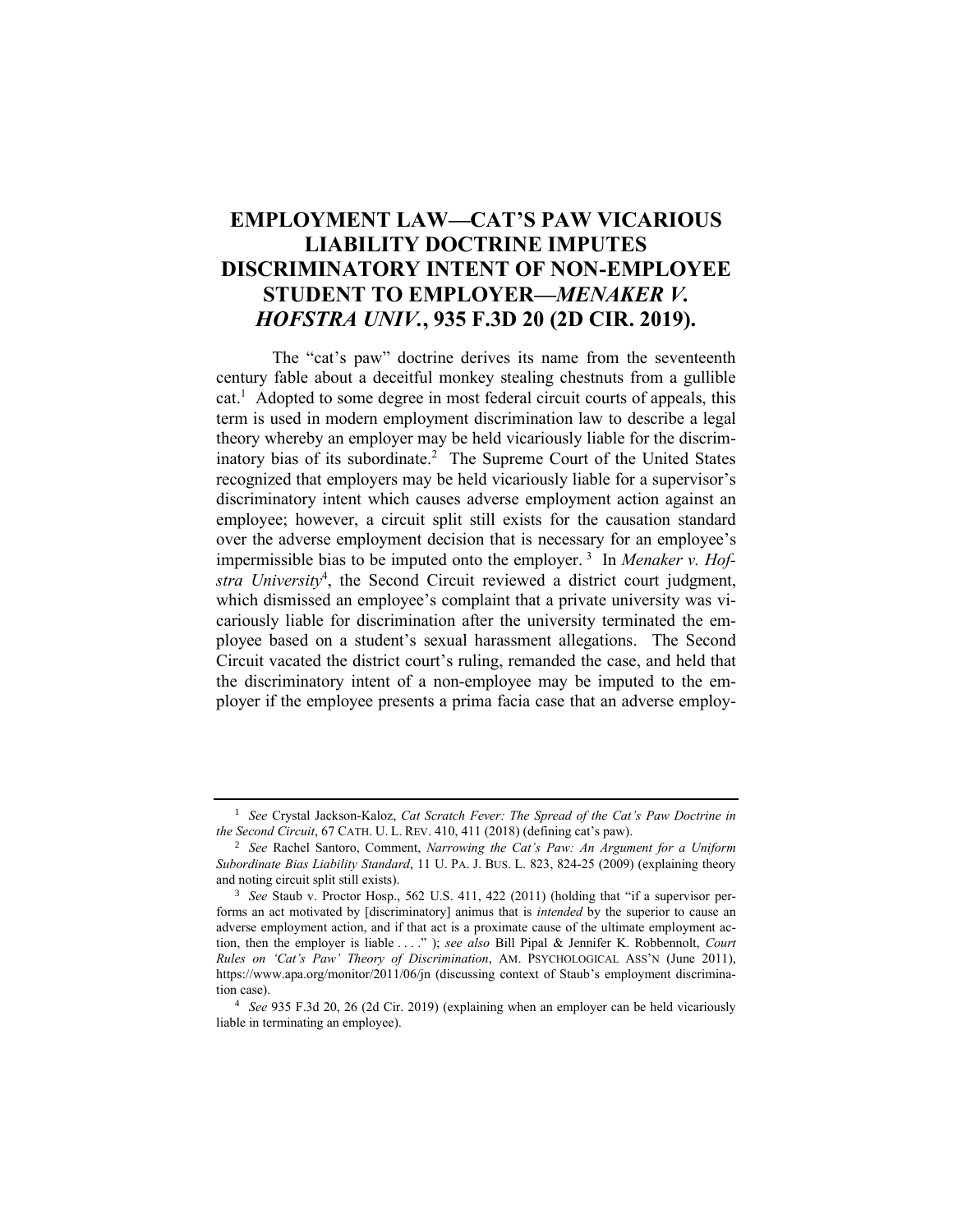ment action was discriminatory, and all procedural requirements have been fulfilled. 5

On January 15, 2016, Jeffrey Menaker joined Hofstra University as the Director of Tennis and head coach of the men's and women's varsity tennis teams.<sup>6</sup> Michal Kaplan, a member of the women's varsity tennis team and a student at the university, approached Menaker, asked him about her scholarship, and stated that she received an oral promise from the previous head coach that she would receive a significant increase in scholarship money if she continued on the team.<sup>7</sup> Menaker denied knowing anything about this oral promise, but offered to increase her scholarship during her junior and senior years.<sup>8</sup> In July of 2016, Kaplan's lawyer sent Hofstra a letter alleging Menaker subjected Kaplan to "unwanted and unwarranted sexual harassment" and "quid pro quo threats [that] were severe, pervasive, hostile, and disgusting."<sup>9</sup> Menaker denied the accusations in Kaplan's letter during a meeting with university personnel and provided copies of all communications with Kaplan to refute the claims against him.<sup>10</sup> Although Menaker listed several names to the committee of potential witnesses who would provide information in the investigation, Hofstra never contacted them. 11 Menaker was subsequently fired for "unprofessional conduct" on September 7, 2016, and after submitting a claim of sex-based discrimination to the United States Equal Opportunity Commission, he filed suit against Hofstra on September 22, 2017, which alleged violations of Title VII of the Civil Rights Act, New York State's Human Rights Law, and the New York City Human Rights Law.<sup>12</sup>

<sup>9</sup> *See Menaker,* 935 F.3d at 27-28 (describing content of letter and allegations); *see also* Brief for Defendant-Appellee at 4, Menaker v. Hofstra Univ., 953 F. 3d 20 (2d Cir. 2019) (No. 18- 3089), 2019 WL 268473, at \*4 (discussing instances of alleged inappropriate conduct).

<sup>10</sup> *See Menaker*, 935 F.3d at 28 (describing Menaker's rebuttal of accusations). In May of 2016, during a phone call with Menaker, Kaplan's father threatened that if his daughter's scholarship was not increased, trouble would "come back to him." *Id.*

<sup>11</sup> *See id*, (describing Hofstra's short comings during investigation).

<sup>12</sup> *See id.* at 29 (introducing Menaker's suit against university); *see also* 42 U.S.C.A. § 2000e-2(a)(1) (West 1970) (prohibiting discrimination in employment situations based on "race, color, religion, sex, or national origin"); N.Y. EXEC. LAW  $\S$  296(1)(a) (1951) (outlawing employment discrimination to any individual based on protected class status including sex, disability

<sup>5</sup> *See id.* at 39-40 (discussing assignment of discriminatory intent between non-employee or employer).

<sup>6</sup> *See id*. at 27 (stating Menaker's position at Hofstra).

<sup>7</sup> *See id.* (describing promise). "Kaplan claimed that Menaker's predecessor had promised to increase her then 45 percent athletic scholarship to a full scholarship in the fall of 2016. Kaplan sought confirmation from Menaker about her scholarship increase . . . ." *Id.*

See id. ("Menaker responded that he was unable to increase Kaplan's scholarship for the upcoming year (Kaplan's sophomore year) . . . .") Kaplan's father also called Menaker on several occasions threatening that if his daughter's scholarship was not increased, that trouble would "come back to him." *Id.* at 27.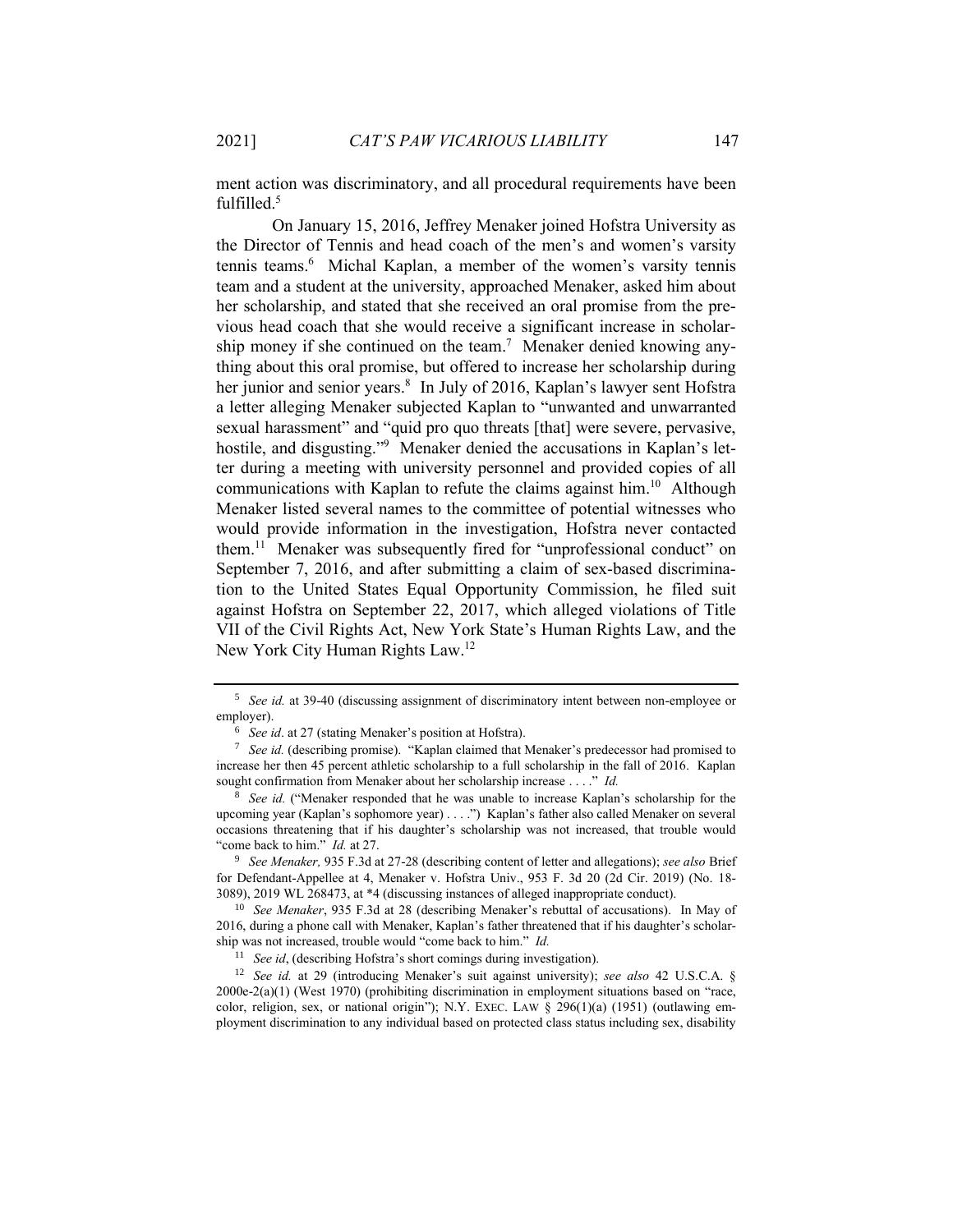The United States District Court for the Eastern District of New York granted Hofstra's Rule 12(b)(6) motion and concluded that Menaker failed to plead sufficient facts supporting a plausible inference that his sex played a role in his termination.<sup>13</sup> The United States Court of Appeals for the Second Circuit vacated the judgment and remanded the case, reasoning that the court's factual findings were contrary to *Doe v. Columbia University*, which outlined the pleading standard required to establish a prima facie case of sex discrimination against a university.<sup>14</sup> In his complaint, Menaker also alleged that the discriminatory motivation and intent of Kaplan, a non-employee of the University, should be imputed to Hofstra.<sup>15</sup> The Second Circuit held that under the cat's paw theory of liability, Kaplan's discriminatory intent could indeed be imputed to Hofstra, and that the University may therefore be liable for discrimination through its implementation of her intent in its adverse employment action against Menaker.<sup>16</sup> The court held that Menaker adequately stated a claim of sex discrimination, and in doing so, effectively expanded the interpretation of the cat's paw doctrine in the Second Circuit to include imputing nonemployees' discriminatory intent to the employer in an adverse employment action in violation of Title VII.<sup>17</sup>

The phrase "cat's paw" is derived from a seventeenth century tale in which a deceitful monkey convinces a cat to steal chestnuts so they can eat them together; however, when the gullible cat pulls out the last chestnut, he realizes the monkey already ate all the chestnuts, leaving the cat that had taken all the risk—with no rewards.<sup>18</sup> In 1990, Judge Richard Posner first used the term "cat's paw" in relation to employment discrimi-

<sup>17</sup> *See id.* at 38 (imputing Kaplan's discriminatory intent onto Hofstra in its adverse employment action against Menaker).

etc.); N.Y.C. CODE § 8-101 (preventing discrimination in New York City against several protected classes including gender or sex).

<sup>13</sup> *See Menaker*, 925 F.3d at 29 (discussing procedural history); s*ee also* FED. R. CIV. P. 12(b)(6) (allowing dismissal of motion for failure to state claim).

<sup>14</sup> *See Menaker*, 935 F.3d at 33 (discussing reliance on precedent in *Doe v. Columbia*); *see also* Doe v. Columbia Univ., 831 F.3d 46, 48 (2d Cir. 2016) (establishing prima facie case of sex discrimination cases used by Second Circuit).

<sup>15</sup> *See Menaker*, 935 F.3d at 38 ("[S]o long as the agent intended and was the proximate cause of the adverse result, the [employer's] agent's discriminatory intent may be imputed to the employer under traditional agency principles.")

<sup>&</sup>lt;sup>16</sup> *See id.* at 37 (distinguishing vicarious liability from cat's paw doctrine). Vicarious liability requires that the plaintiff "establish (1) that *the employer's agent* (a) was motivated by the requisite discriminatory intent, and (b) effected the relevant adverse employment action; and (2) that the agent's conduct is imputable to the employer and under general agency principles." *Id.* While the "cat's paw" theory of liability is similar, it is distinguishable because only the intent of the agent is imputed onto the employer. *Id.*

<sup>18</sup> *See* Jackson-Kaloz, *supra* note 1, at 410 (explaining historical origins of term).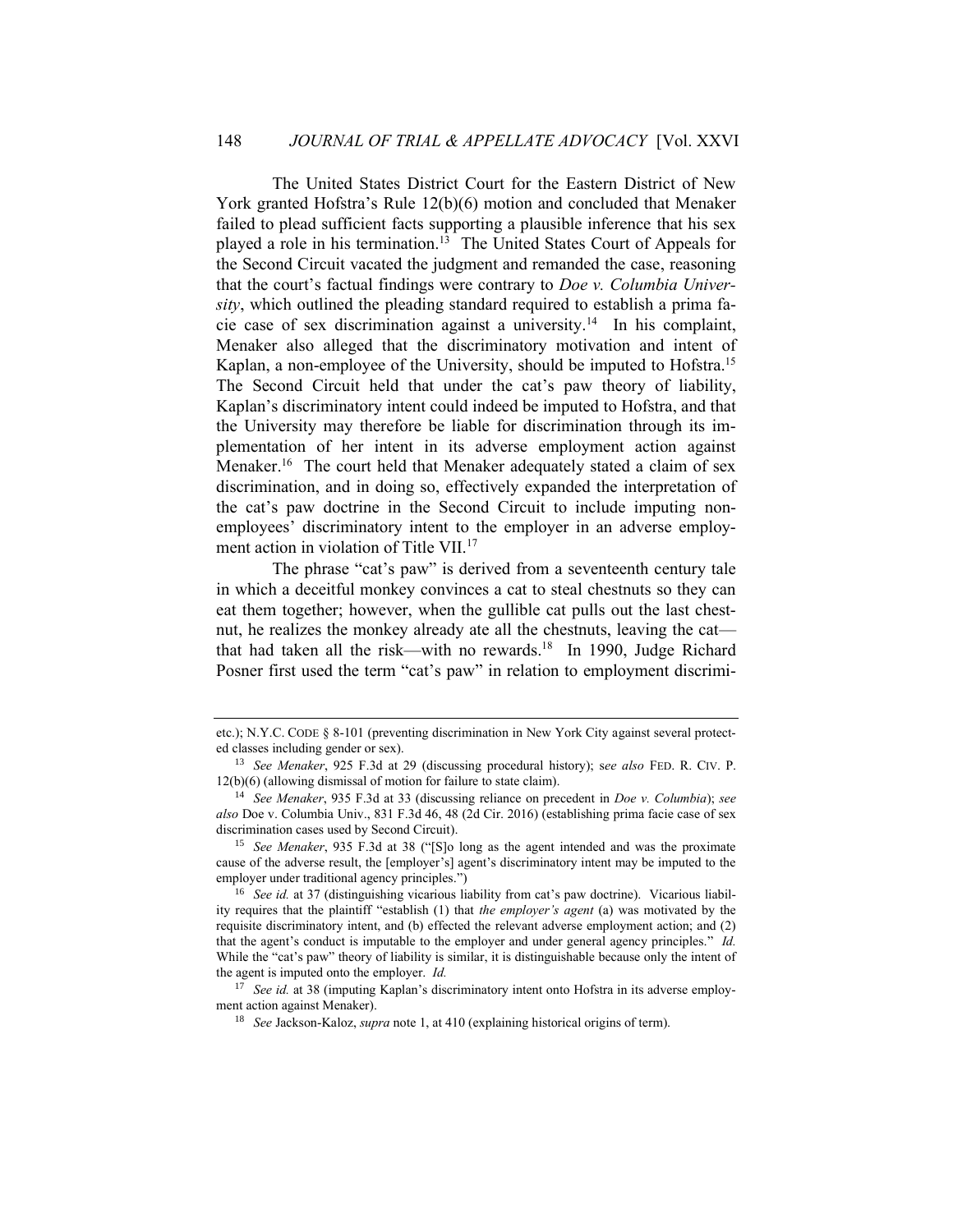nation as an analogy for situations in which an employer is held vicariously liable for the discriminatory biases of its employees and subordinates.<sup>19</sup> The United States Supreme Court adopted the term to a limited degree where an adverse employment decision was influenced by a supervisor who possessed a discriminatory or retaliatory intent against an employee; however, the Court declined to consider whether the doctrine could be applied to decisions influenced by a co-worker.<sup>20</sup> There is no consensus among circuits in applying the cat's paw theory of liability to the discriminatory intent of a co-worker or of a non-employee, which influences the employer's decision in the adverse employment action.<sup>21</sup>

Title VII defines a supervisor in vicarious liability cases as an employee "empowered by the employer to take tangible employment actions against the victim."<sup>22</sup> Under agency theory, a master is subject to liability for the torts of his servants committed while acting "within the scope of their employment." 23 This type of vicarious liability permits plaintiffs to

*Id.*; *see also* Shager v. Upjohn Co., 913 F.2d 398, 405 (7th Cir. 1990) (presenting first decision where "cat's paw" concept of liability was incorporated into employment discrimination law).

<sup>20</sup> *See* Staub v. Proctor Hosp., 562 U.S. 411, 415-16 (2011) (acknowledging origins of cat's paw term and Seventh Circuit's application of theory). "We express no view as to whether the employer would be liable if a co-worker, rather than a supervisor, committed a discriminatory act that influenced the ultimate employment decision." *Id.* at 422, n.4.

<sup>21</sup> *See* Devin Muntz, *Extending the Cat's Paw Too Far into the Fire: Rejecting the Second Circuit's Extension of the Cat's Paw Theory of Liability to Co-worker Discriminatory and Retaliatory Animus*, U. CHI. LEGAL F. 709, 710 (2017) (explaining cat's paw circuit split).

Although the cat's paw theory of liability was an accepted doctrine among the circuit courts, a lack of uniformity with respect to: (1) the appropriate standard of causation to establish employer liability and (2) the level of employee on which a cat's paw claim could be premised, created a circuit split.

#### *Id.*

<sup>22</sup> *See* Vance v. Ball State Univ., 570 U.S. 421, 450 (2013) (defining supervisor in Title VII liability cases); *see also* RESTATEMENT (SECOND) OF AGENCY § 219(1) (outlining agency relationship as origin for vicarious liability in employment discrimination situations). An employer may be held liable for the torts or wrongdoings of an employee if those acts are "committed while acting within the scope of their employment." RESTATEMENT (SECOND) OF AGENCY § 219(1).

<sup>23</sup> *See* RESTATEMENT (SECOND) OF AGENCY § 228 (explaining what conduct is within scope of employment). Conduct is generally deemed to be within the scope of employment if:

<sup>&</sup>lt;sup>19</sup> *See id.* at 412 (describing how "cat's paw" applies to employment discrimination law).

Today, the term "cat's paw" is regularly used in employment discrimination cases to refer to situations where an employee has been subjected to an adverse employment decision by his or her employer (the gullible cat)—who has no discriminatory or retaliatory bias—but who has been manipulated or influenced by a subordinate supervisor (the deceitful monkey) who does possess an impermissible discriminatory or retaliatory bias.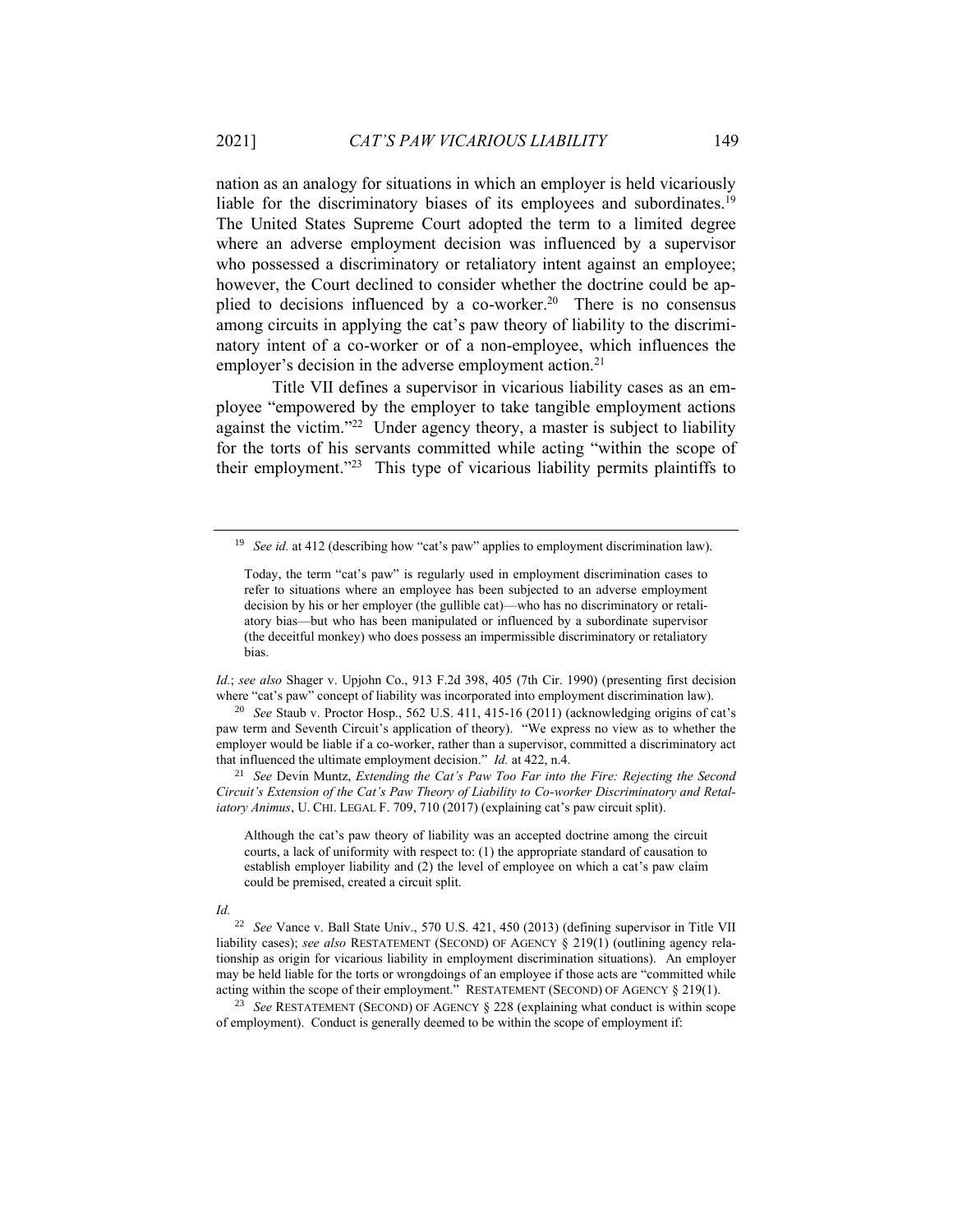successfully bring Title VII discrimination claims against employers, even if employers themselves did not have discriminatory intent under common law agency principles.<sup>24</sup> Title VII of the Civil Rights Act of 1964 states:

> It shall be an unlawful employment practice for an employer . . . to fail or refuse to hire or to discharge any individual, or otherwise to discriminate against any individual with respect to his compensation, terms, conditions, or privileges of employment, because of such individual's race, color, religion, sex, or national origin . . . to limit, segregate, or classify his employees in any way which would deprive or tend to deprive any individual of employment opportunities or otherwise adversely affect is status as an employee . . . to fail or refuse to refer for employment, or otherwise to discriminate against, any individual because of his race, color, religion, sex, or national origin . . . . 25

Title VII seeks to avoid adverse employment actions brought by employees by reducing workplace discrimination and any retaliation that would likely follow for reporting any acts of discrimination.<sup>26</sup> Therefore, in accordance with both agency law and Title VII, an employer is subject to liability for discriminatory animus while acting within the scope of employment, and may even be subject to liability for acts outside the scope of

<sup>(</sup>a) it is one of the kind he is employed to perform; (b) it occurs substantially within the authorized time and space limits; (c) it is actuated, at least in part, by a purpose to serve the master, and (d) if force is intentionally used by the servant against another, the use of force is not unexpectable by the master. (2) Conduct of a servant is not within the scope of employment if it is different in kind from that authorized, far beyond the authorized time or space limits, or too little actuated by a purpose to serve the master.

*Id.* at § 228 (1), (2); *see also* RESTATEMENT (SECOND) OF AGENCY § 219 (determining whether conduct is performed with purpose to serve master).

<sup>24</sup> *See* Burlington Indus. v. Ellerth, 524 U.S. 742, 754 (1998) (citing agency principles as basis for imputed liability). "Congress has directed federal courts to interpret Title VII based on agency principles . . . We rely on the general common law of agency, rather than on the law of any particular State, to give meaning to these terms." *Id.* (quoting Cmty. for Creative Non-Violence v. Reid, 490 U.S. 730 (1989) (citation and internal quotation marks omitted). Such common law agency principles provide for liability in circumstances where "the servant . . . was aided in accomplishing the tort by the existence of the agency relation," or where "the master was negligent or reckless." *Id.* at 758 (quoting RESTATEMENT (SECOND) OF AGENCY § 219(2)(d)).

<sup>25</sup> *See* 42 U.S.C.A. § 2000e-2(a)-(b) (West 1970) (providing Title VII's prohibitive language against discrimination in employment setting based on protected class status).

<sup>26</sup> *See* Jackson-Kaloz, *supra* note 1, at 424 (stating purpose of Title VII).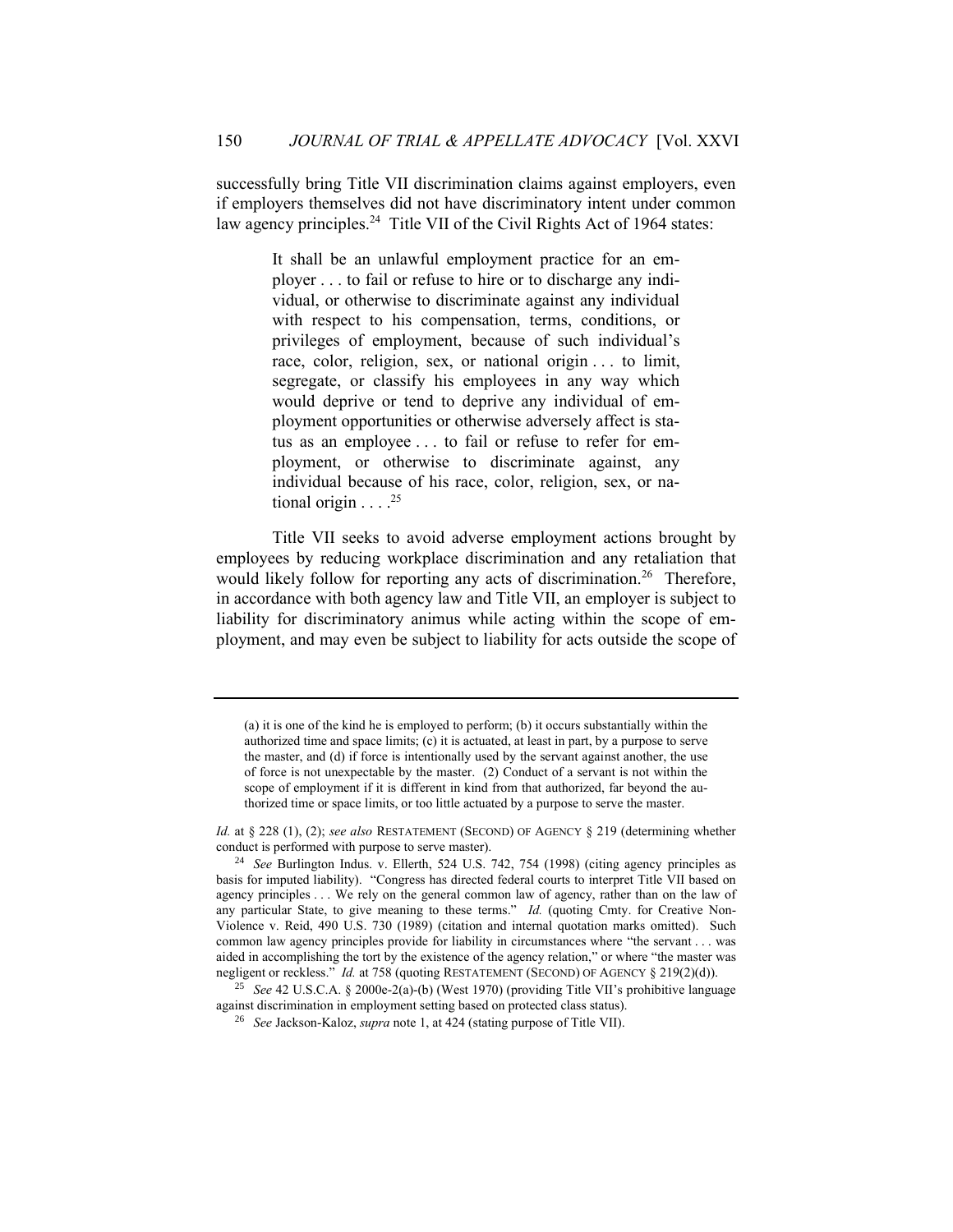employment if the employer is negligent or reckless in its actions or inactions.<sup>27</sup>

Various circuits have different interpretations of how to apply the causation standard, or the level of influence over the adverse employment decision that is necessary for the bias to be imputed in cat's paw liability cases.<sup>28</sup> However, the Supreme Court has not definitively determined whether or not a cat's paw claim may be adequately pled for an adverse employment action caused by the bias of a low-level, non-supervisory employee or by a non-employee.<sup>29</sup> For example, in *Velázquez Perez v. Developers Diversified*, the First Circuit was the first court to impute discriminatory intent of a co-worker, rather than a supervisor, if that intent influenced the employer's adverse employment decision against the employee.<sup>30</sup> The Second Circuit expanded the scope of the cat's paw claim, and allowed

RESTATEMENT (SECOND) OF AGENCY § 219(2); *see also* EEOC v. BCI Coca-Cola Bottling Co., 450 F.3d 476, 487-88 (10th Cir. 2006) (holding more than mere influence or input is required for causation); Hill v. Lockheed Martin Logistics Mgmt., 354 F.3d 277, 289 (4th Cir. 2004) (noting standard where person must be supervisory employee and make actual decision of adverse employment).

<sup>28</sup> *Compare* Rose v. N.Y.C. Bd. of Educ., 257 F.3d 156, 162 (2d Cir. 2001) (highlighting instance where immediate supervisor had "enormous influence" in decision-making process), with Santiago-Ramos v. Centennial P.R. Wireless Corp., 217 F.3d 46, 55 (1st Cir. 2000) (pointing to case following *Shager* where direct supervisor was in position to influence decision-maker), and Shager v. Upjohn Co., 913 F.2d 398, 405 (7<sup>th</sup> Cir. 1990) (noting employer is only liable if employee's actions are in furtherance of business).

<sup>29</sup> *See* Staub v. Proctor Hosp., 562 U.S. 411, 422 (2011) (declining to address whether lowlevel coworkers' discriminatory animus may be imputed onto employer).

<sup>30</sup> 753 F.3d 265, 267 (1st Cir. 2014) (showing cat's paw applicability when discriminatory intent comes from co-worker). *Velázquez* determined that an employer was not necessarily "absolve[d] . . . of potential liability for Velázquez's discharge" simply because Martinez was not his supervisor. *Id.* at 273.

[A]n employer can be liable under Title VII if: the plaintiff's co-worker makes statements maligning the plaintiff, for discriminatory reasons and with the intent to cause the plaintiff's firing; the co-worker's discriminatory acts proximately cause the plaintiff to be fired; and the employer acts negligently by allowing the co-worker's acts to achieve their desired effect though it knows (or reasonably should know) of the discriminatory motivation.

*Id.* at 274.

<sup>&</sup>lt;sup>27</sup> *See id.* at 425 (noting how employer may still be held liable for employee's actions outside scope of employment); RESTATEMENT (SECOND) OF AGENCY § 219(2) (outlining employer liability).

A master is not subject to liability for the torts of his servants acting outside the scope of their employment, unless: (a) the master intended the conduct or the consequences, or (b) the master was negligent or reckless, or (c) the conduct violated a non-delegable duty of the master, or (d) the servant purported to act . . . on behalf of the principal and there was reliance upon apparent authority.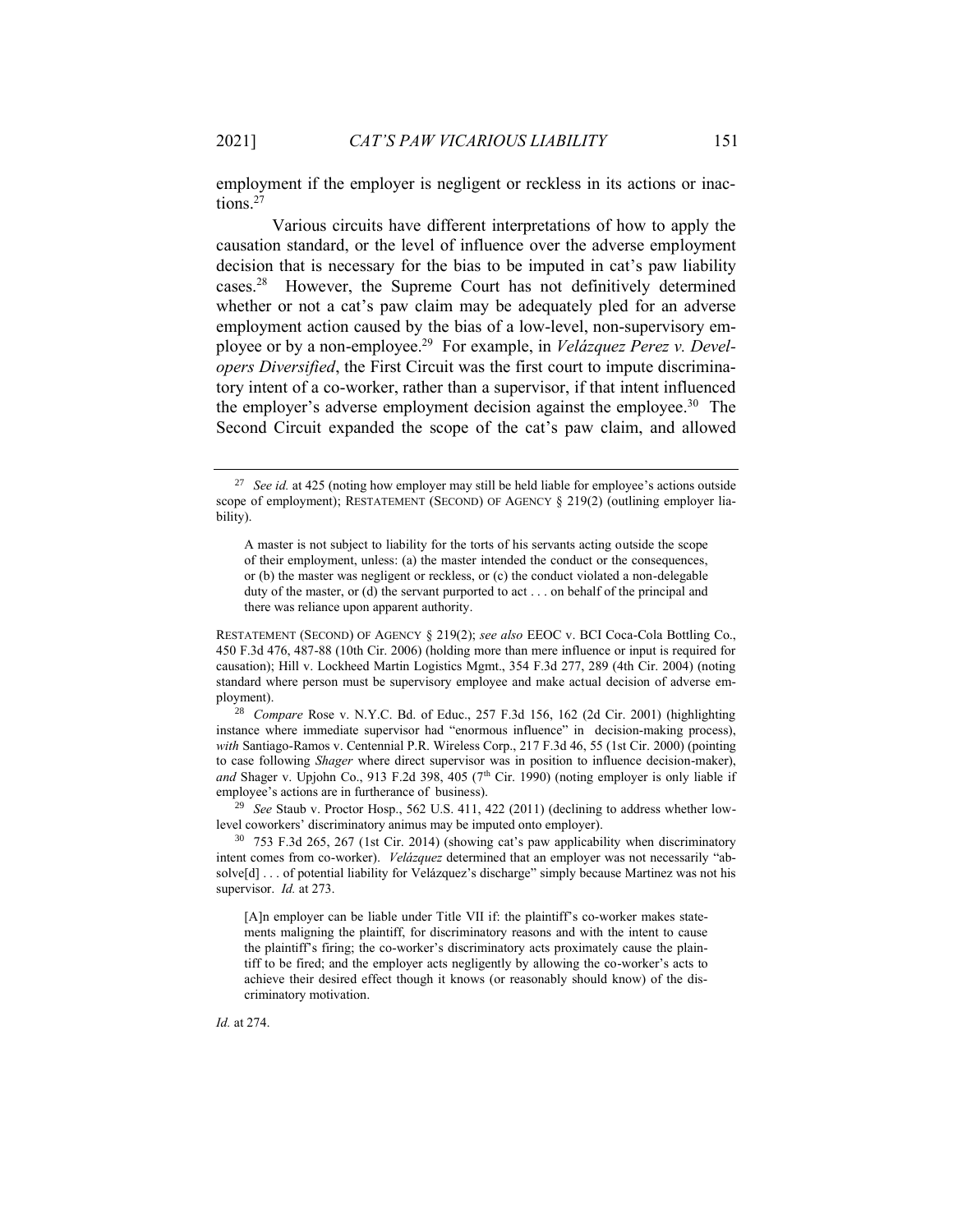plaintiffs to bring actions if discriminatory intent came from any employee within the company regardless of their position. $31$ 

In *Menaker v. Hofstra University*, the court considered whether the discriminatory intent of a non-employee may be imputed onto an employer in a Title VII discrimination lawsuit where the employer is influenced by the intent and subsequently takes adverse employment action against an employee partially due to the non-employee's discriminatory intent.<sup>32</sup> Menaker argued his pleadings should be analyzed under a "cat's paw" theory of liability where the intent of the non-employee may be imputed onto the employer if the non-employee "manipulates an employer into acting as a mere conduit for his retaliatory intent" and the intent was the proximate cause of the adverse employment action.<sup>33</sup> The Second Circuit vacated and remanded the district court's dismissal of Menaker's Title VII claim that the University discriminated against him based on sex after Menaker was fired in response to the sexual harassment allegations by a non-employee, student-athlete.<sup>34</sup> The court remanded the case to the district court for a further analysis of Hofstra University's potential liability under a "cat's paw" theory, and concluded that the lower court relied on improper factual findings in its decision. 35

The United States Court of Appeals for the Second Circuit properly held that the district court's dismissal of Menaker's Title VII claim based on sex discrimination was "erroneous and impermissible" because it relied upon improper factual assertions and did not conform with the formal procedure of Hofstra's Harassment Policy.<sup>36</sup> Menaker properly asserted a prima facie case of sex discrimination under Title VII by showing (1) he was within a protected class based on sex; (2) he was qualified for the position from which he was fired; (3) he was subject to adverse employment action through being fired; and (4) "the adverse employment action occurred under circumstances giving rise to an inference of discrimination." 37

<sup>&</sup>lt;sup>31</sup> *See id.* (imputing discriminatory intent to co-workers under cat's paw theory).

<sup>32</sup> 935 F.3d 20, 39 (2d Cir. 2019) (outlining issue of case).

<sup>&</sup>lt;sup>33</sup> See id. at 37-38 (internal quotation marks omitted) (citing Velázquez v. Empress Ambulance Serv., Inc., 835 F.3d 267 (2d Cir. 2016)) (explaining how discriminatory intent of nonemployee may be imputed onto employer).

<sup>34</sup> *See Menaker*, 935 F.3d at 26 (describing holding of case).

<sup>35</sup> *See id.* (outlining procedural history of case).

<sup>36</sup> *See id.* at 35 (describing improper analysis by district court). "The District Court sought to minimize or explain away these clear procedural irregularities. In doing so, however, it failed to draw all reasonable inferences in Menaker's favor and made improper findings of fact." *Id.*

<sup>&</sup>lt;sup>37</sup> *See id.* at 30 (listing requirements for establishing prima facie case under Title VII); Littlejohn v. City of New York, 795 F.3d 297, 311 (2d Cir. 2015) (presenting elements for prima facia case of employment discrimination). To establish an inference of discrimination, a plaintiff must only establish facts that give "plausible support to a minimal inference of discriminatory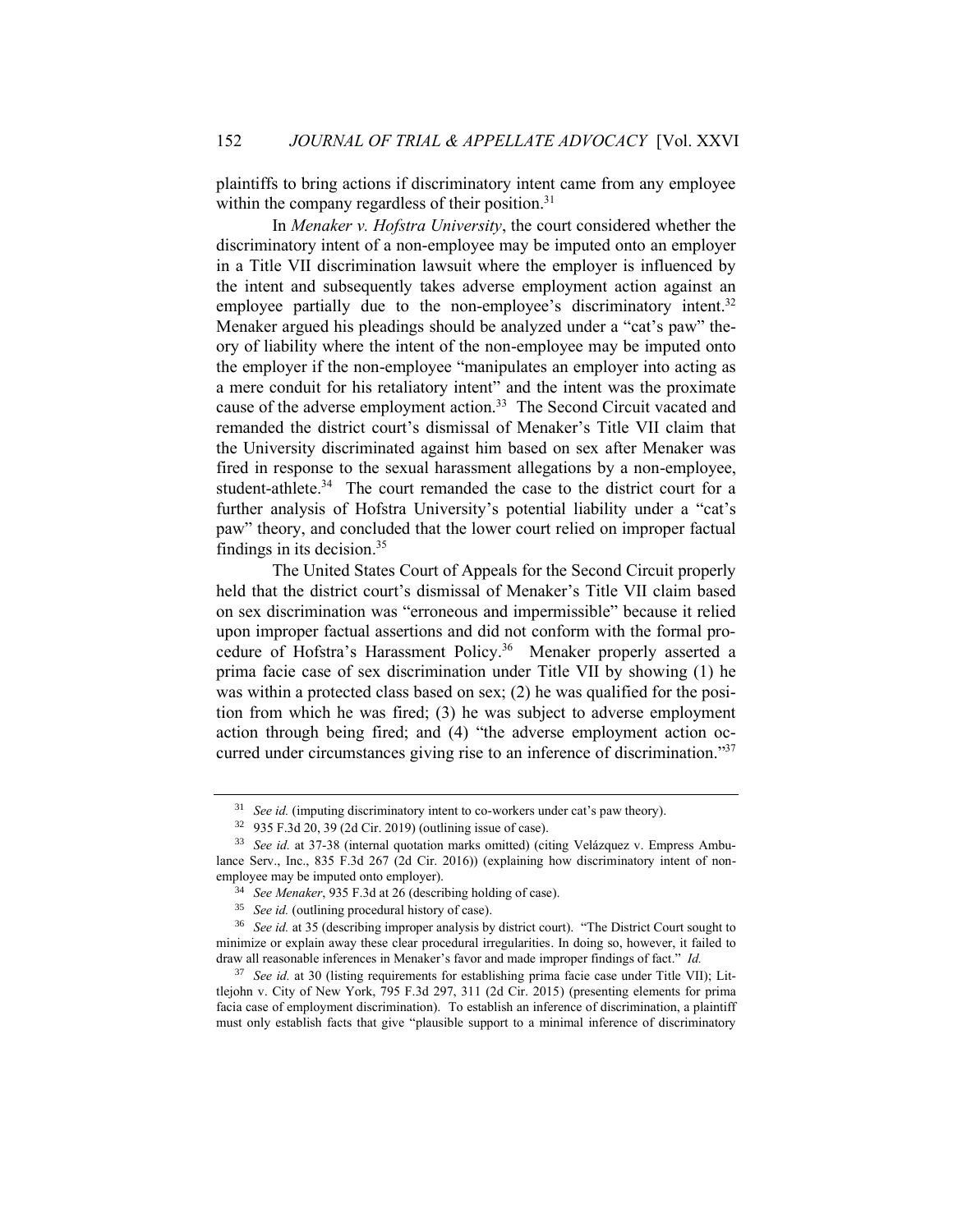While there is no dispute as to the first three prongs of Menaker's prima facie case, the Second Circuit analyzed the fourth requirement of an "inference of discriminatory motive" and concluded that Menaker properly alleged at least minimal support for discriminatory motivation.<sup>38</sup> Additionally, there were many procedural irregularities in the University's improper application of the "Informal Procedure" of the Hofstra Harassment Policy as this procedure is applicable only when parties reach "a mutually agreeable solution<sup>[1]</sup>, which did not occur here.<sup>39</sup> Instead, the "Formal Procedure" of the school's Harassment Policy, which "requires that Hofstra interview potential witnesses, provide respondents the opportunity to submit a written response, and produce a written determination of reasonable cause," was applicable.<sup>40</sup> The district court failed to take into consideration the significant procedural irregularities in Hofstra's firing of Menaker, which suggested a presence of bias against Menaker and favor towards the female student.<sup>41</sup>

[The Policy] "covers the conduct of all University employees and students" and outlines proper procedures for investigating and resolving harassment claims. . . [the Policy] provides for both an "informal" process for pursuing a "mutually agreeable" resolution and "formal" procedures . . . [including] requirements that Hofstra's investigator interview potential witnesses, that accused parties have the right to submit a written response, and that Hofstra's investigator produce a written determination of reasonable cause.

motivation." *Littlejohn*, 795 F.3d at 311; McDonnell Douglas Corp. v. Green, 411 U.S. 792, 802 (1973) (outlining additional elements for prima facie case). Once the plaintiff has properly pled a prima facie case of sex discrimination under Title VII, "[t]he burden then must shift to the employer to articulate some legitimate, nondiscriminatory reason for the employee's rejection." *McDonnell*, 411 U.S. at 802. If the defendant establishes a legitimate, nondiscriminatory reason, the burden then shifts again back to the plaintiff for an opportunity to show that the defendant's stated reason was merely a pretext for discrimination. *McDonnell*, 411 U.S. at 804.

<sup>38</sup> *See Menaker*, 935 F.3d at 30-31(explaining district court's failures in its conclusion).

<sup>39</sup> *See id.* at 35 (discussing "Formal Procedure" and "Informal Procedure" of Hofstra's Harassment Policy). The Hofstra Harassment Policy states:

*Id.* at 28-29 (outlining Hofstra's "Harassment Policy"); *see also* Menaker v. Hofstra Univ., No. 2:17-cv-5562, WL 4636818, at \*4 (E.D.N.Y. Sept. 26, 2018) (citing App. 126, 128) (analyzing weakness in Menaker's arguments).

<sup>40</sup> *See Menaker*, 935 F.3d at 35 (distinguishing formal and informal procedures). Additionally, Menaker states he was officially fired for "unprofessional conduct" and not harassment explicitly. *Id.* at 35. Menaker argues he was merely fired for 'unprofessional conduct' as a pretextual front for Hofstra's underlying discriminatory action. *Id.* Furthermore, Menaker alleges Miller-Suber, Hofstra's Director of Human Resources, informed him he was terminated based on the "totality" of the circumstances and not just his "unprofessional conduct[,]" which suggested that there were other reasons for his termination. *Id.* at 36.

<sup>&</sup>lt;sup>41</sup> *See id.* at 35 (stating irregularity of district court's investigative and adjudicative process).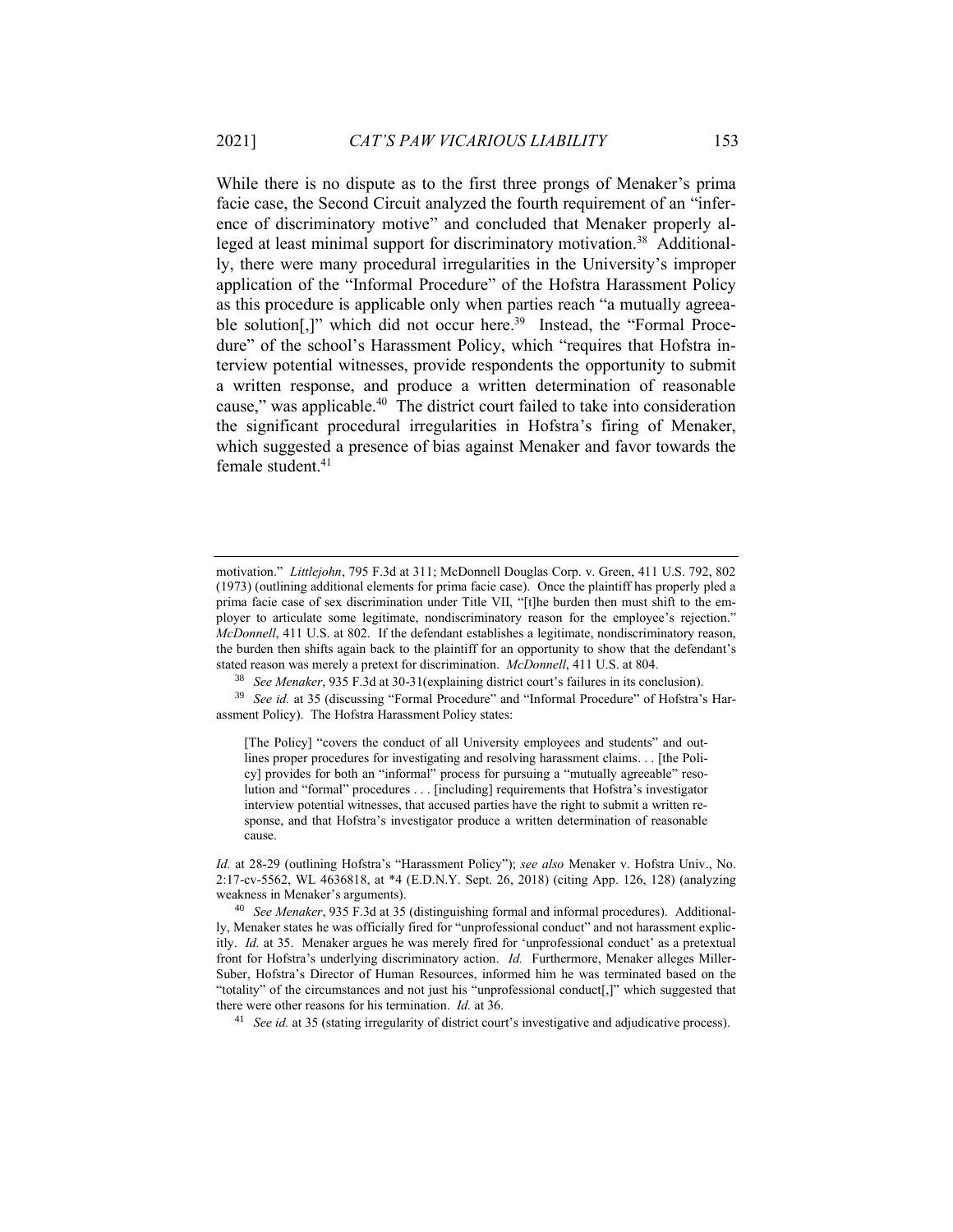Furthermore, the Second Circuit concluded the district court erred in limiting *Doe v. Columbia*'s application for three main reasons.<sup>42</sup> First, the Second Circuit rejected the district court's interpretation that the *Doe* logic applies only to plaintiffs accused of sexual assault, excluding plaintiffs accused of sexual harassment.<sup>43</sup> Next, the district court improperly limited *Doe*'s scope as applying only to Title IX claims, and thus only applyed to claims brought by student plaintiffs, not employees.<sup>44</sup> Finally, the district court did not apply *Doe v. Columbia*, and incorrectly interpreted the precedent to apply only to cases where public pressure was "particularly acute" on a university.<sup>45</sup> The Second Circuit agreed that public pressure "does not automatically give rise to an inference that a male who is terminated because of allegations of inappropriate . . . conduct is the victim of [sex] discrimination[,]" but states that this does not mean the public pressure must reach a particular level of "severity."<sup>46</sup>

The Second Circuit remanded the case for the district court to consider if Kaplan's discriminatory intent may be imputed onto Hofstra University through a "cat's paw" theory of vicarious liability.<sup>47</sup> To plead cat's paw liability in Title VII cases, a plaintiff must establish "(1) that *the employer's agent* (a) was motivated by the requisite discriminatory intent, and (b) effected the relevant adverse employment action; and (2) that the agent's conduct is imputable to the employer under general agency princi-

<sup>45</sup> *See Menaker*, 935 F.3d at 33 (rejecting district court's limitation of *Doe* to cases with heightened public pressure).

<sup>42</sup> *See id.* at 32 (establishing three, unwarranted limitations on application of reasoning in *Doe*).

<sup>&</sup>lt;sup>43</sup> *See id.* at 32 (highlighting district court's flaws in interpretation). The Second Circuit concludes that the logic in *Doe* to both sexual assault and harassment cases. *Id.* The court highlighted how the university's reaction to accusations of sexual misconduct are often influenced by the sexes of the parties in these matters. *Id.*

<sup>44</sup> *See id.* at 32 (discussing improper application of *Doe*). Precedent has long held that "Title IX bars the imposition of university discipline where gender is a motivating factor in the decision to discipline." *Id.* at 31 (quoting Yusuf v. Vassar Coll., 35 F.3d 709, 714-15 (2d Cir. 1994)) (discussing application and interpretation of Title IX); *see also* 20 U.S.C.A. § 1681 (a) (West 2020) (barring discrimination on basis of sex "under any educational program or activity receiving Federal financial assistance").

<sup>46</sup> *See id.* at 33 (explaining rationale for inference). "[W]hen combined with clear procedural irregularities in a university's response to allegations of sexual misconduct, even *minimal* evidence of pressure on the university to act based on invidious stereotypes will permit a plausible inference of sex discrimination." *Id.* at 33. The procedural irregularity alone already suggests an underlying bias so that just minimal presence of sex-based pressure on the university is sufficient. *Id.* at 31. The Second Circuit agrees that "[p]ress coverage of sexual assault at a university does not automatically give rise to an inference that a male who is terminated because of allegations of inappropriate or unprofessional conduct is the victim of [sex] discrimination." *Id.* at 33.

<sup>47</sup> *See id.* at 31 (instructing district court to consider cat's paw theory on remand).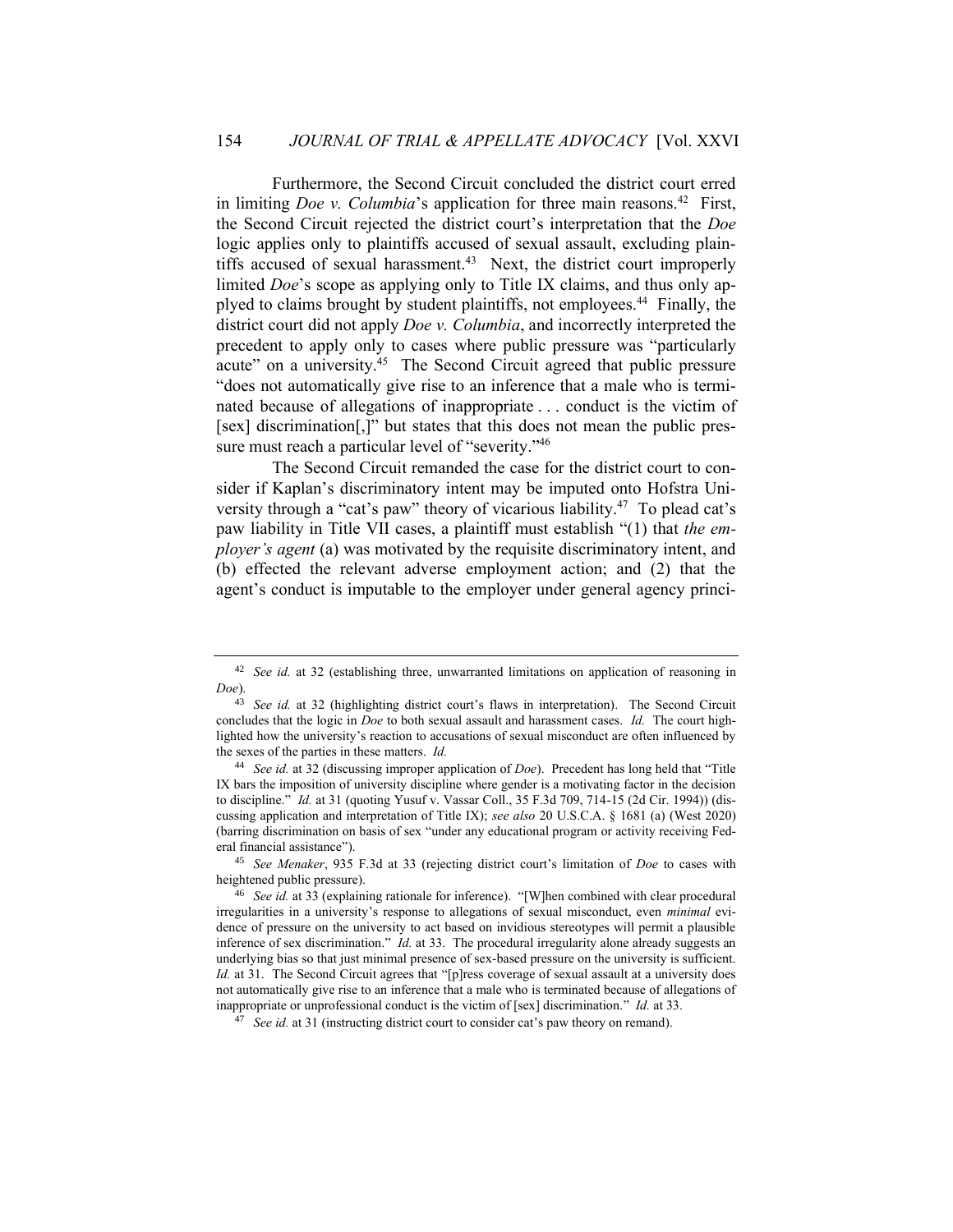ples." 48 While Kaplan's primary motive may have been financial, by virtue of the scholarship, it is likely that her accusations were partially motivated by Menaker's sex.<sup>49</sup> Kaplan's accusations alleged specifically *sexual* misconduct on the part of Menaker, which suggested that Menaker's sex was influential in her accusation, and allowed the Second Circuit to conclude that Kaplan's accusation must have been based partially on sex.<sup>50</sup> Secondly, Kaplan's discriminatory intent may be imputed onto Hofstra University under agency principals where the University exercised "a high degree of control" over its athletes' behaviors.<sup>51</sup> Thus, as Hofstra exercises a "high degree of control" over Kaplan's behavior because she is a student-athlete, her discriminatory intent may be imputed to the university because it negligently acted on her discriminatory motive in the adverse employment action they took against Menaker.<sup>52</sup>

The cat's paw theory of liability may be utilized based on the discriminatory intent of not only supervisors and co-workers, but also to students, if the university exercises control over them. In *Menaker*, the Second Circuit expanded the liability doctrine to apply in situations where a university uses discriminatory animus of a student in an adverse employment action against the employee as a proximate result of that complaint.

<sup>48</sup> *See id.* at 37 (listing requirements for prima facia case under cat's paw liability). Cat's paw liability differs from vicarious liability because only the intent of the agent in a cat's paw case is imputed onto the employer. *Id.* The cat's paw theory applies if the agent (1) had discriminatory intent and (2) if the agent was the proximate cause to the adverse employment action on the plaintiff. *Id.* at 38.

<sup>&</sup>lt;sup>49</sup> *See id.* 39 ("Title VII requires that we look beyond primary motivations . . . courts must determine whether sex was a motivating factor, i.e., whether an adverse employment action was based, even 'in part,' on sex discrimination.")

<sup>50</sup> *See id.* (concluding rational fact finder could infer Kaplan's accusation based in part on sex); *see also* Oncale v. Sundowner Offshore Serv., Inc., 523 U.S. 75, 80 (1998) (discussing sexual harassment discrimination and influence of sex). Courts have historically found an inference of discrimination in male-female sexual harassment cases where the questionable actions involve rhetoric about sexual activity. *Oncale*, 523 U.S. at 80. In these situations, an inference of discrimination is drawn because it is unlikely the same sexual proposals and comments would have been made to someone of the speaker's sex. *Oncale*, 523 U.S. at 80.

<sup>51</sup> *See* Summa v. Hofstra Univ., 708 F.3d 115, 124 (2d Cir. 2013) (stating conduct may be imputed if university exercises "high degree of control" over its students). The *Summa* court states that a plaintiff must show that the employer "failed to provide a reasonable avenue for complaint or that it knew, or in the exercise of reasonable care should have known, about the harassment, yet failed to take appropriate remedial action." *Id.* (citing Duch v. Jakubek, 588 F.3d 757, 762 (2d Cir. 2009)) (internal quotation marks omitted).

<sup>52</sup> *See Menaker*, 935 F.3d at 39 (discussing reasoning for imputation of intent onto employer). Hofstra controlled Kaplan's academics, her athletic scholarship, and the process through which she brought her initial complaint. *Id.* Additionally, in terminating Menaker, the University specifically acknowledged and referred to Kaplan's accusations: it stated that she "played a meaningful role in the decision." *Id.* Therefore, because Hofstra negligently or recklessly acted on Kaplan's accusations and implemented her "discriminatory design" Kaplan's discriminatory intent may be imputed to Hofstra University. *Id.*